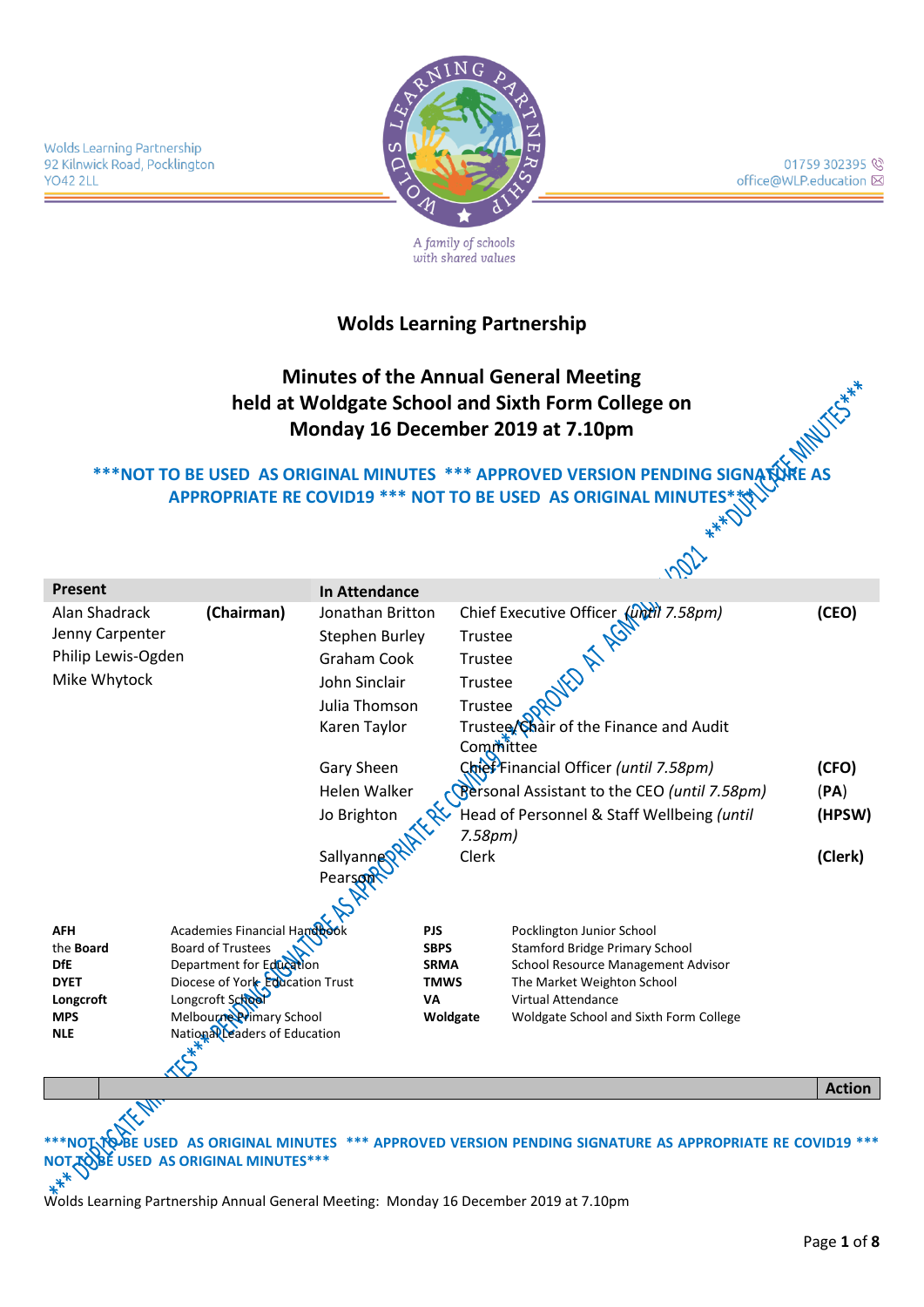

01759 302395 office@WLP.education ⊠

A family of schools with shared values

#### **Wolds Learning Partnership**

#### **Minutes of the Annual General Meeting held at Woldgate School and Sixth Form College on Monday 16 December 2019 at 7.10pm**

| $\mathbf{1}$            | <b>Welcome, Apologies for Absence/Consent</b>                                                                                  |  |  |  |  |  |  |
|-------------------------|--------------------------------------------------------------------------------------------------------------------------------|--|--|--|--|--|--|
|                         | The Chairman welcomed everyone to the Meeting. Around the table introductions were podertaken.                                 |  |  |  |  |  |  |
|                         | Apologies were received, with consent, from Robert Hall.                                                                       |  |  |  |  |  |  |
|                         | The Chairman requested the inclusion of the following item as part of the everying's business:                                 |  |  |  |  |  |  |
|                         | Withdrawal of the DYET as a Member from the WLP MAT/Amendments to the Arcticles of Association.                                |  |  |  |  |  |  |
|                         | Item to be included in Any other Urgent Business.                                                                              |  |  |  |  |  |  |
| $\overline{2}$          | <b>Election of Chair</b>                                                                                                       |  |  |  |  |  |  |
|                         | Alan Shadrack was duly acknowledged and noted as Chairman.                                                                     |  |  |  |  |  |  |
| $\overline{\mathbf{3}}$ | <b>Declarations of Interest</b>                                                                                                |  |  |  |  |  |  |
|                         | Completion of 2019 to 2020 Pecuniary/Declaration of Interest Form                                                              |  |  |  |  |  |  |
|                         | The Clerk requested the Members complete the same. Responses were collated.                                                    |  |  |  |  |  |  |
|                         | Declaration of Interest to the Evening's Business                                                                              |  |  |  |  |  |  |
|                         | *`<br>Item 9: Jenny Carpenter and Alan Shadrack.                                                                               |  |  |  |  |  |  |
|                         | It was agreed that Item 9 would be discussed at <b><i>official Meeting of the Members immediately</i></b>                      |  |  |  |  |  |  |
|                         | following the evening's business.                                                                                              |  |  |  |  |  |  |
|                         | Any other Urgent Business: Jenny Carpenter,                                                                                    |  |  |  |  |  |  |
| $\overline{4}$          | Minutes of the AGM held on 17 December 2018                                                                                    |  |  |  |  |  |  |
|                         | The following items were provided to all persons forted to the AGM, in the Agenda Pack, for their prior review and scrutiny:   |  |  |  |  |  |  |
|                         | (1) Non-Confidential Minutes of the AGM below 17 December 2018 (2) Confidential Minutes of the AGM held on 17<br>December 2018 |  |  |  |  |  |  |
|                         | Non-Confidential Minutes of the AGM held on 17 December 2018                                                                   |  |  |  |  |  |  |
|                         | The Minutes were agreed to be a true and accurate record and were signed by the Chairman.                                      |  |  |  |  |  |  |
|                         | Confidential Minutes of the AGM held on 17 December 2018                                                                       |  |  |  |  |  |  |
|                         | The Minutes were agreed to be a true and accurate record and were signed by the Chairman.                                      |  |  |  |  |  |  |
| 5                       | <b>Action Plan and Matters Arising</b>                                                                                         |  |  |  |  |  |  |
|                         | Non-Confidential Minutes of the AGM held on 17 December 2018                                                                   |  |  |  |  |  |  |
|                         |                                                                                                                                |  |  |  |  |  |  |
|                         | Action points from the Annual General Meeting : Monday 17 December 2018 at 7.10pm                                              |  |  |  |  |  |  |
|                         | <b>Action</b><br>Person(s) Responsible<br><b>Status</b>                                                                        |  |  |  |  |  |  |
|                         |                                                                                                                                |  |  |  |  |  |  |

USED AS ORIGINAL MINUTES \*\*\* APPROVED VERSION PENDING SIGNATURE AS APPROPRIATE RE COVID19 \*\*\* **NOT TO BE USED AS ORIGINAL MINUTES\*\*\***<br>  $A^*$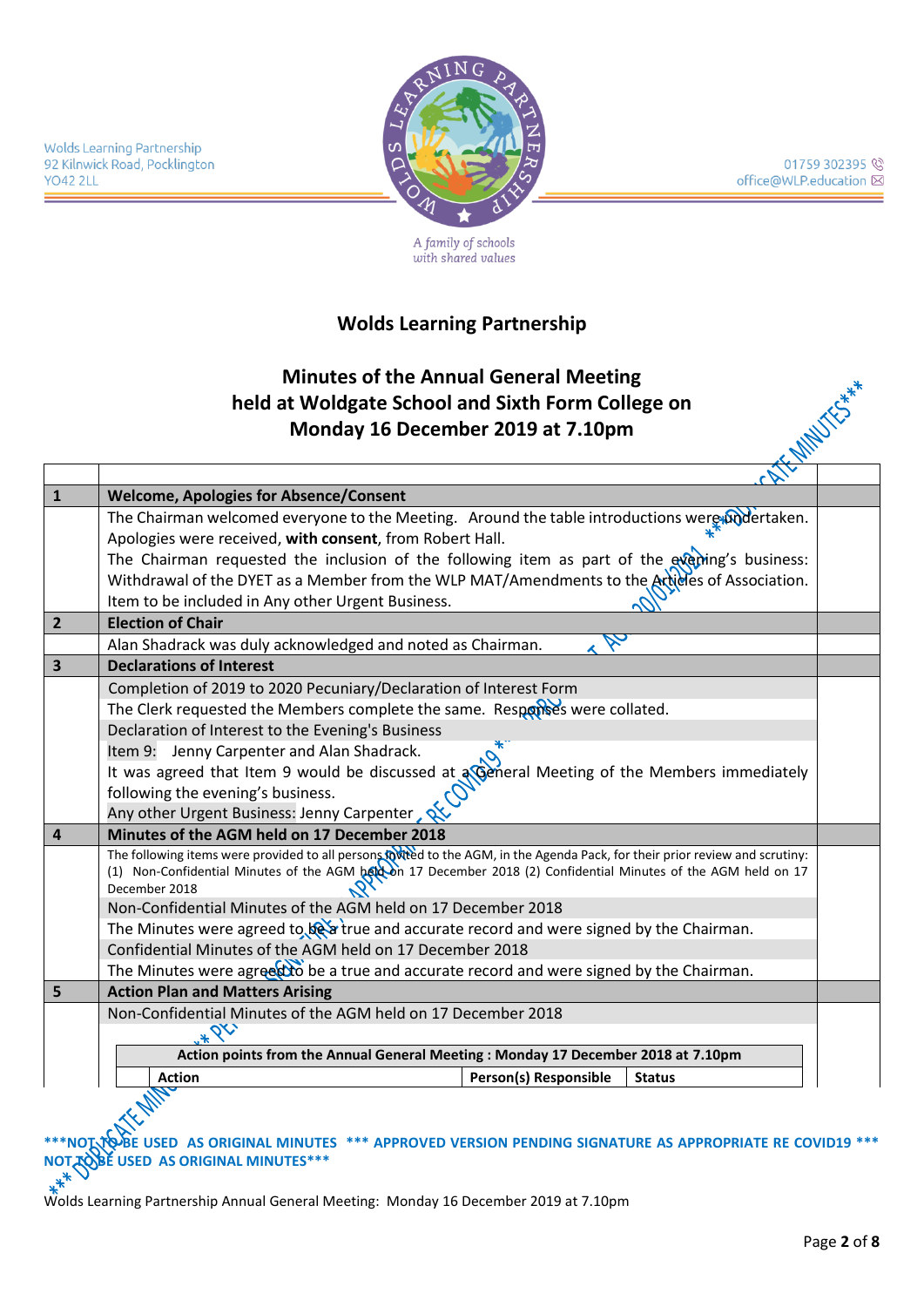

01759 302395 office@WLP.education ⊠

A family of schools<br>with shared values

# **Wolds Learning Partnership**

| The CEO to send the Governance Advisor his<br>1<br>presentation for circulation                                       | CEO/GA |                                 | <b>IN MILLIGHAM</b><br>Noted as Complete                                                    |
|-----------------------------------------------------------------------------------------------------------------------|--------|---------------------------------|---------------------------------------------------------------------------------------------|
|                                                                                                                       |        |                                 |                                                                                             |
| Confidential Minutes of the AGM held on 17 December 2018                                                              |        |                                 |                                                                                             |
|                                                                                                                       |        |                                 |                                                                                             |
| Action points from the Annual General Meeting: Monday, 17 December 2018 at 7.10pm                                     |        |                                 |                                                                                             |
| <b>Action</b><br><b>Confidential Action</b><br>1.                                                                     |        | Person(s) Responsible<br>CEO/GA | <b>Status</b><br>Noted as Complete                                                          |
|                                                                                                                       |        |                                 |                                                                                             |
|                                                                                                                       |        |                                 |                                                                                             |
| <b>Update from the CEO</b>                                                                                            |        |                                 |                                                                                             |
| The following item was presented to the AGM for their review and scruting. (1) PowerPoint Presentation : CEO and Head |        |                                 |                                                                                             |
| of Teaching School Report: 2018 to 2019 (tabled item 1)                                                               |        |                                 |                                                                                             |
| The CEO presented to the AGM. The following, additional, key points were noted:                                       |        |                                 |                                                                                             |
| the ethos of the WLP MAT was noted to include, and retain, each individual school's bespoke<br>$\bullet$              |        |                                 |                                                                                             |
| identity to allow for a conglomerate of community schools to serve the communities within                             |        |                                 |                                                                                             |
| which they are rooted                                                                                                 |        |                                 |                                                                                             |
| the current composition of the We MAT was outlined with further details surrounding<br>$\bullet$                      |        |                                 |                                                                                             |
| existing collaborative working relationships with alternate schools and identification of                             |        |                                 |                                                                                             |
| prospective schools for admittance into the WLP MAT being noted                                                       |        |                                 |                                                                                             |
| current successes from such collaborative working relationships were outlined with it being                           |        |                                 |                                                                                             |
| noted that such schools were pending Section 5 OFSTED Inspections                                                     |        |                                 |                                                                                             |
| commendations were noted to the Leadership and Governors of PJS following their                                       |        |                                 |                                                                                             |
| attainment of Good with Outstanding features in their recent OFSTED Inspection following a                            |        |                                 |                                                                                             |
| historic grading of Requires Improvement                                                                              |        |                                 |                                                                                             |
| an Executive Summary of SBPS, MPS, PJS and Woldgate were provided with the CEO detailing                              |        |                                 |                                                                                             |
| feedback from recent OFSTED Inspections, outcomes /assessment outcomes, leadership, pupil                             |        |                                 |                                                                                             |
| engagement/wellbeing and identifying areas of strengths and areas for further focus                                   |        |                                 | reference was made to the introduction of a Curriculum Model at PJS, SB and Melbourne, with |
|                                                                                                                       |        |                                 |                                                                                             |

Wolds Learning Partnership Annual General Meeting: Monday 16 December 2019 at 7.10pm

**NOT TO BE USED AS ORIGINAL MINUTES\*\*\***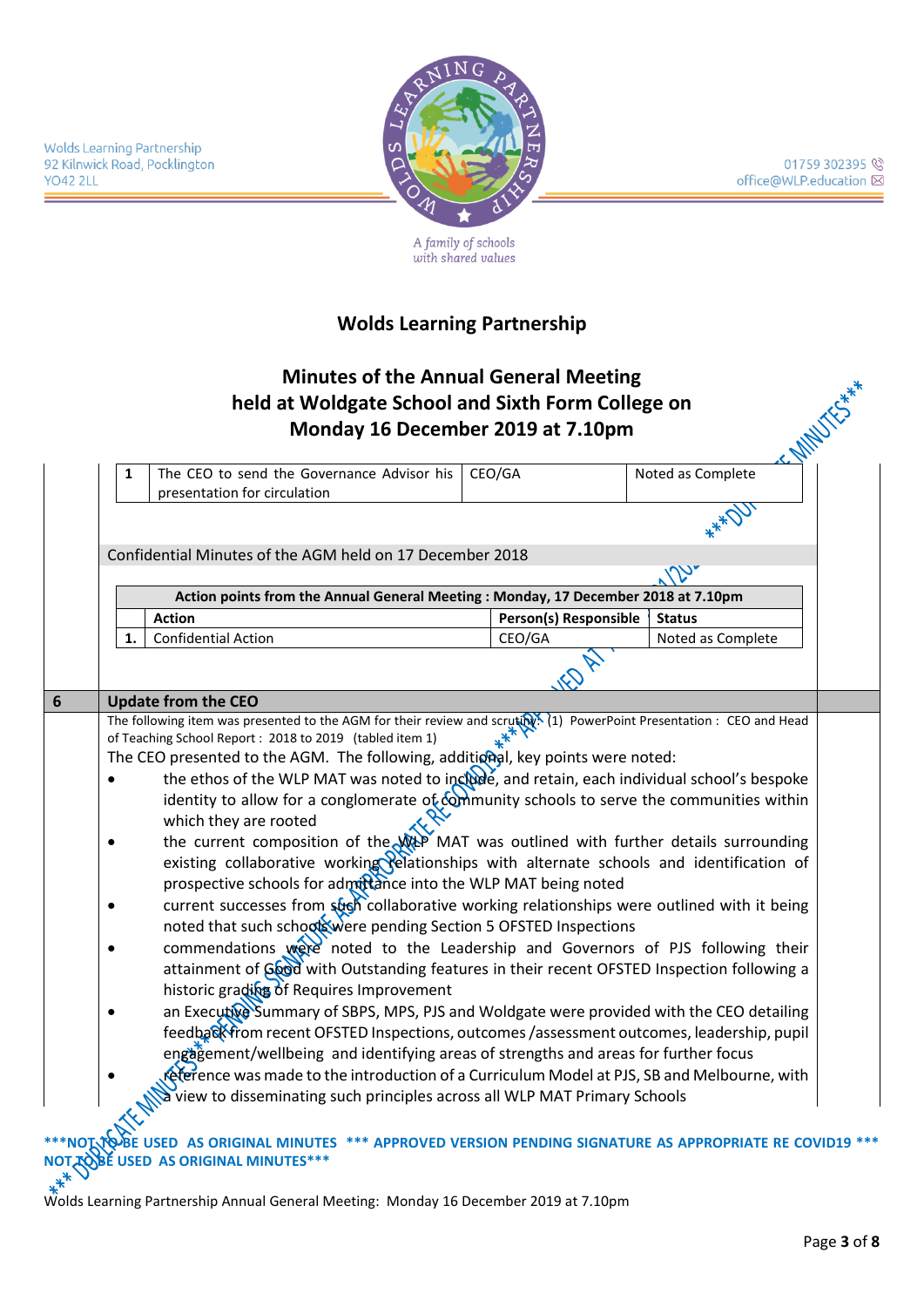01759 302395 <sup>(2)</sup> office@WLP.education ⊠

**Wolds Learning Partnership** 92 Kilnwick Road, Pocklington **YO42 2LL** 



A family of schools with shared values

# **Wolds Learning Partnership**

# **Minutes of the Annual General Meeting held at Woldgate School and Sixth Form College on Monday 16 December 2019 at 7.10pm**

a Whole Trust Assessment Pack was reported to be a direction of travel for the WLP allow for quicker identification of barriers to learning • financial forecasting regarding School to School support was provided with  $\frac{1}{x}$ surrounding works from the CEO as a NLE being noted • Areas of focus for the WLP MAT were noted to include: o Achieving 'above average' national outcomes at all Trust schools o the sharing of assessment data  $\circ$  leadership succession planning to allow for further development of personnel o retention of experienced leadership personnel through collaborative working across the WLP MAT as a whole o stabilising external financial influences to schools  $\circ$  closer collaborative working relationships between all Headteachers and the WLP MAT Central Team financial constraints were outlined including historic deficit legacies **The Members made reference to the fall in assessment outcomes and challenged whether one**  particular cohort was having a particular impact on the same. The CEO explained there was not but a collective focus to new curriculum structures going forward was required to provide stability and cohesion across all Schools. Reference was made to PJS' assessment outcomes with it being explained that an increased level of added value to  $\phi$  is learning journeys were required owing to the shorter timespan in which they attended the School. The impact of the successful reputation of PJS was also identified with in-year migration being outlined. The Chairman wished to note his thanks and commendations to the CEO and all of the WLP MAT Central Team for their accomplishments and dedication. **7 Finance Update** The following items were provided, in advance of the evening's business, for prior review and scrutiny: (1) 2018 to 2019 Audited Financial Statements (2) AGM Annual Report and Financial Statements 16 December 2019 (High Level Overview) (3) Wolds Learning Partnership Audit Findings (including responses) The following item was presented to the Board  $(1)$  CFO PowerPoint Presentation (tabled item 2) 2018 to 2019 Audited Financial Statements Chairman formally introduced the newly appointed CFO.

**FOR AS ORIGINAL MINUTES \*\*\* APPROVED VERSION PENDING SIGNATURE AS APPROPRIATE RE COVID19 \*\*\* NOT TO BE USED AS ORIGINAL MINUTES\*\*\***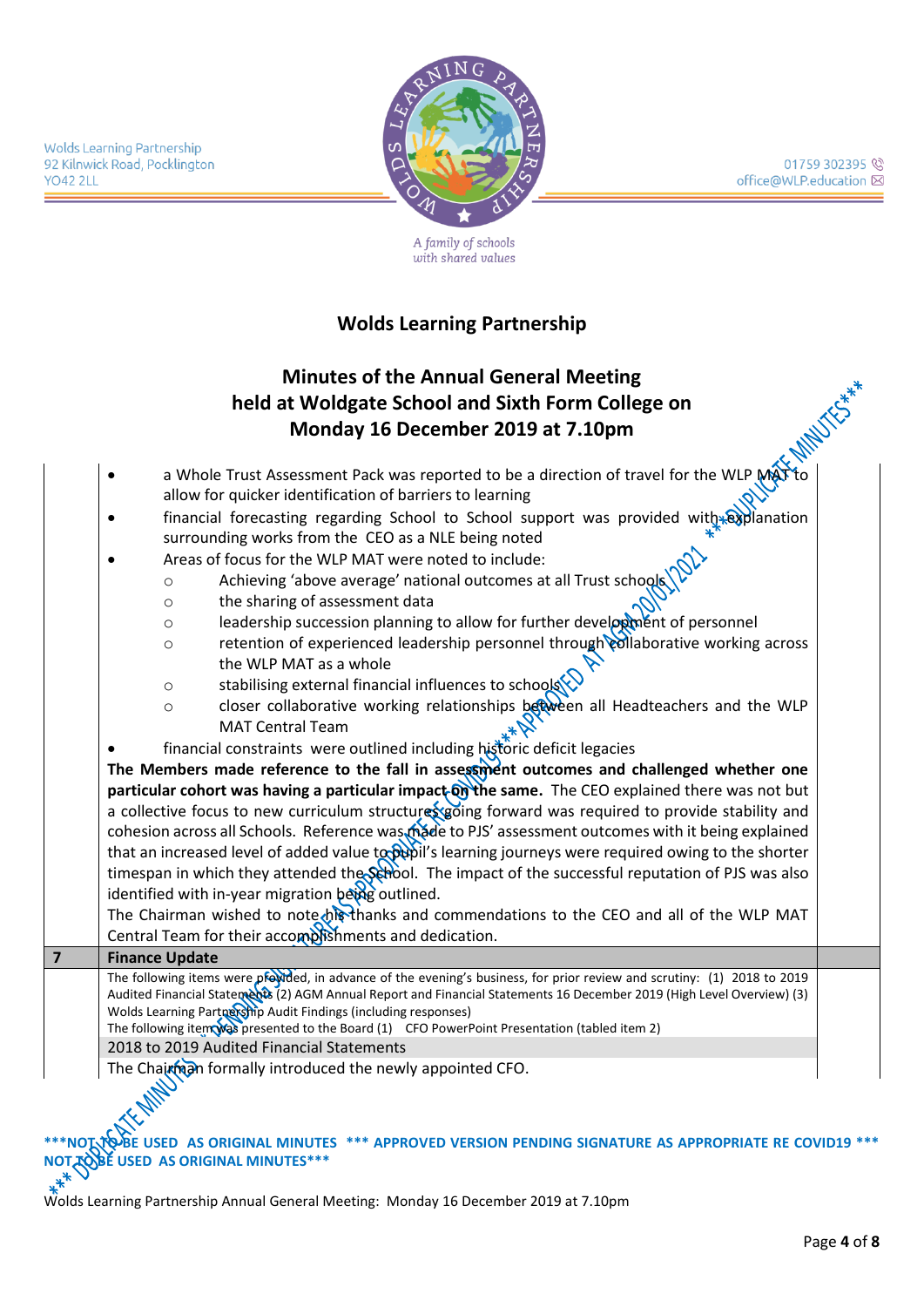01759 302395 <sup>(2)</sup> office@WLP.education ⊠

**Wolds Learning Partnership** 92 Kilnwick Road, Pocklington **YO42 2LL** 



A family of schools with shared values

# **Wolds Learning Partnership**

# **Minutes of the Annual General Meeting held at Woldgate School and Sixth Form College on Monday 16 December 2019 at 7.10pm**

The CFO presented to the AGM noting that appropriate presentations had also been made available to the Finance and Audit Committee (25 November 2019) and the Board of Trustees (9 December 2019). The following additional points were outlined:

- an improved surplus from normal operations was noted at £86,000
- an improved Cash Balance was noted at circa £700,000
- an improved Cash Balance was noted at circa £724,000
- Net Current Assets/(Liabilities) within a twelve month period were noted to have improved by circa 25% but remained in deficit
- Net Assets had increased with the acquisition of estate
- significant improvement to operating cashflow was noted with cash balances sufficient to meet the DfE recommendation of one month's payroll costs
- a weakened position on staff costs as a percentage of total expenditure was noted but explained to be within the DfE benchmarks
- the Members' attention was drawn to the increase in the WLP MAT's liability to the Local Government Pension Scheme and possible subsequent increase in pension contributions as well as increases to the teacher pay awards. Impact to the WLP MAT was noted if these elements rose
- Gross Income for the year was noted to stand at circa £10.8m but included items of income which were not related to normal operations
- the CFO noted an overall good level of control over the Trust's expenditure and provided explanation surrounding the increase in Gross Expenditure detailed

The CFO summarised that the financial position of the WLP MAT had significantly improved over the last 12 month period. A reduction of the WLP MAT's Net Current Liabilities was identified as an area of focus going forward

The Members acknowledged an improved financial position compared with the previous year.

airman noted his commendation to the CFO and the Accounting Officer.

#### USED AS ORIGINAL MINUTES \*\*\* APPROVED VERSION PENDING SIGNATURE AS APPROPRIATE RE COVID19 \*\*\* **NOT TO BE USED AS ORIGINAL MINUTES\*\*\***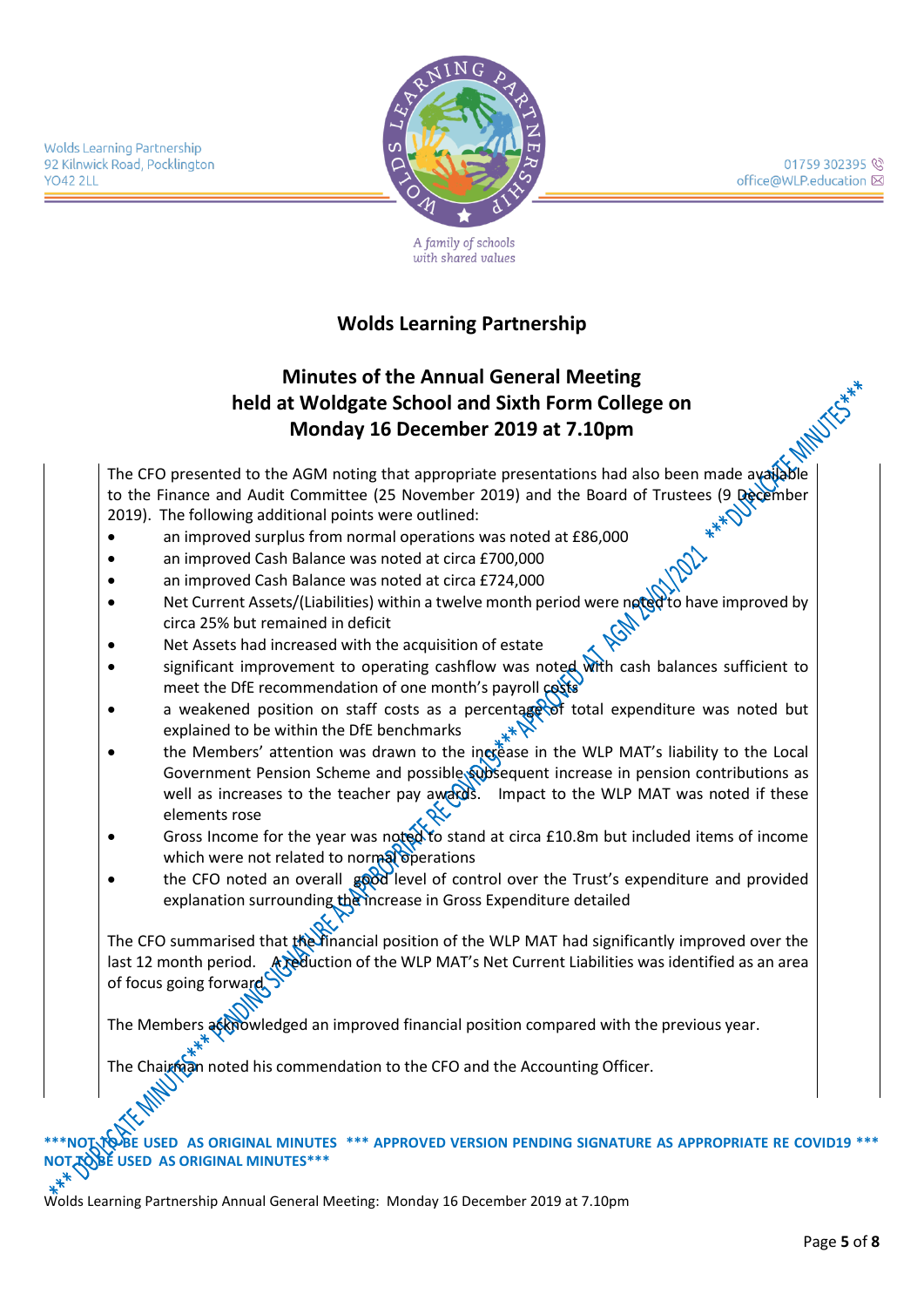

01759 302395 office@WLP.education ⊠

A family of schools with shared values

#### **Wolds Learning Partnership**

#### **Minutes of the Annual General Meeting held at Woldgate School and Sixth Form College on Monday 16 December 2019 at 7.10pm**

|              | Auditors Management Letter (including responses)                                                                            |  |
|--------------|-----------------------------------------------------------------------------------------------------------------------------|--|
|              | *OURLLY CAMBUCK ***<br>No questions or comments were raised by the Members.                                                 |  |
| $\pmb{8}$    | <b>Auditors</b>                                                                                                             |  |
|              | Change in Appointed External Auditors                                                                                       |  |
|              | $3\%$<br>Noted                                                                                                              |  |
| $\mathbf{9}$ | <b>Any Other Business</b>                                                                                                   |  |
|              | Jonathan Britton, Gary Sheen, Helen Walker and Jo Brighton left the Meeting at 7:58pm                                       |  |
|              | Withdrawal of the DYET as a Member from the WLP MAT/Amendments to the Articles of Association                               |  |
|              | The Declaration of Interest from Jenny Carpenter was noted. It was requested by the Members that                            |  |
|              | Jenny Carpenter remain for the item. Discussions in this regard were undertaken. Jenny Carpenter<br>remained at the Meeting |  |
|              | The Chairman noted that the Board of Trustees had expressed their disappointment but                                        |  |
|              | acknowledged the Diocese's proposal to withdraw from the constitution of the WLP MAT.<br>The                                |  |
|              | Chairman explained that he had now contacted the WP MAT's solicitors to address the same.                                   |  |
|              | The Chairman noted that the withdrawal of the DYET would be in contradiction to the WLP MAT's                               |  |
|              | ethos and fundamental principles of inclusivity and celebration of local community schools. It was                          |  |
|              | acknowledged that the Diocese had expressed a willingness to offer and accept minor Articles of                             |  |
|              | Association with the WLP MAT, at such Rime in the future, when a CofE school wished to join but                             |  |
|              | financial implications of both withdrawal and then possible reinstatement was noted. The Chairman                           |  |
|              | also noted that the DfE and the EFSA had been informed of the likely withdrawal of the Diocese. The                         |  |
|              | Chairman went on to add that, at a recent meeting held in Sheffield, the Deputy Regional                                    |  |
|              | Commissioner had expressed, on behalf of DfE, disappointment that the Diocese had decided upon                              |  |
|              | this action and had volupteered to contact them to express this opinion.                                                    |  |
|              | A Conflict of Interest was hoted from Philip Lewis-Ogden, in his capacity as a Solicitor, in advance of                     |  |
|              | him providing legal wierpretation/guidance on the current Articles of Association of the WLP MAT.                           |  |
|              | Mr Lewis-Ogden explained that the role of the DYET in the constitution of the WLP MAT remained                              |  |
|              | relevant and recessary owing to the number of CofE Schools within the locality but acknowledged that                        |  |
|              | the Articles of Association as currently drafted and the DYET's role was not reflective of the                              |  |
|              | composition of the WLP MAT at this point in time.                                                                           |  |

**\*\*\*NOT TO BE USED AS ORIGINAL MINUTES \*\*\* APPROVED VERSION PENDING SIGNATURE AS APPROPRIATE RE COVID19 \*\*\* NOT TO BE USED AS ORIGINAL MINUTES\*\*\***<br>  $*^{*^*}$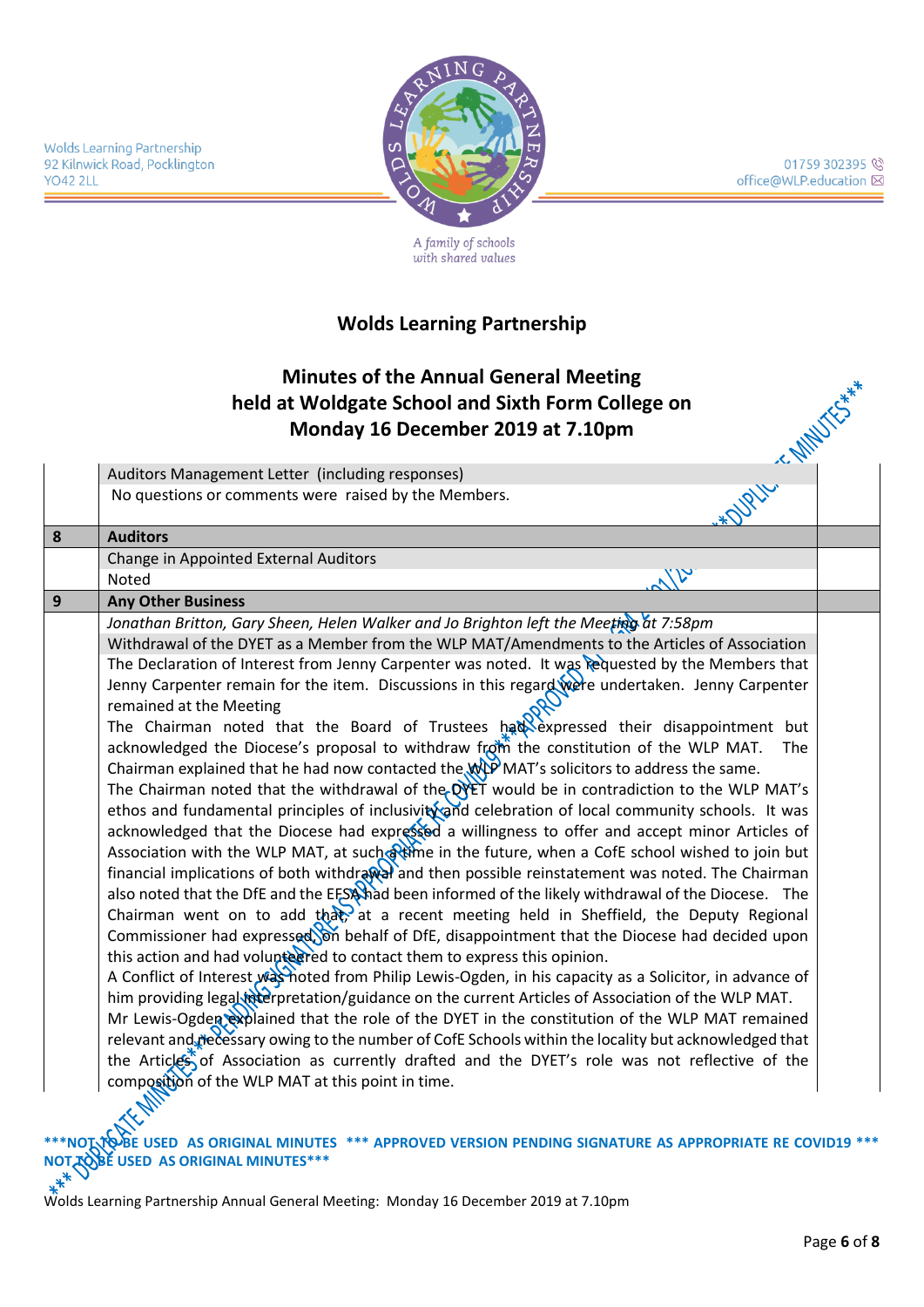01759 302395 <sup>(2)</sup> office@WLP.education ⊠

**Wolds Learning Partnership** 92 Kilnwick Road, Pocklington **YO42 2LL** 



A family of schools with shared values

# **Wolds Learning Partnership**

# **Minutes of the Annual General Meeting held at Woldgate School and Sixth Form College on Monday 16 December 2019 at 7.10pm**

It was put forward that the Articles of Association contained a provision through which a 75% majority of Members entitled to vote could look to suspend the influence of the DYET until a CofE school wished to join. It was clarified that the current Articles of Association could remain in force with any provisions referencing the DYET/Diocese being suspended in their application. Extensive discussion was undertaken in respect of the same with it being proposed that if the Diocese maintained their stance on the withdrawal of the DYET from the WLP MAT constitution then the Diocese should be financially liable for the legal costs. The Members noted they wished to retain the DYET within the WLP Constitution. Discussion surrounding the practicalities of suspending the DYET's influence and the need to appoint to the Board of Trustees was undertaken. The Chairman and Philip Lewis-Ogden are to address points

raised and revert at an appropriately convened General Meeting as appropriate. The AGM acknowledged the support of the Trustees to seek to seek to spend of the Diocese from the WLP

MAT's constitution through appropriate amendment of the Articles of Association.

Chairman to compose correspondence to Claire Graham-Brown (Diocesan Deputy Director of Education) in conjunction with Philip Lewis-Ogden outliming commentary made at the AGM.

**10 Date of Next Meeting** TBC

| <b>KONTAINER SURPROPERTY</b>       |                                                                                                      |
|------------------------------------|------------------------------------------------------------------------------------------------------|
| Meeting closed at: 8:22            |                                                                                                      |
|                                    |                                                                                                      |
|                                    | Date                                                                                                 |
| Signed: Alan Shadrack (Chairman)   |                                                                                                      |
|                                    | ***NOITOBE USED AS ORIGINAL MINUTES *** APPROVED VERSION PENDING SIGNATURE AS APPROPRIATE RE COVID19 |
| WOT TO BE USED AS ORIGINAL MINUTES |                                                                                                      |

Wolds Learning Partnership Annual General Meeting: Monday 16 December 2019 at 7.10pm